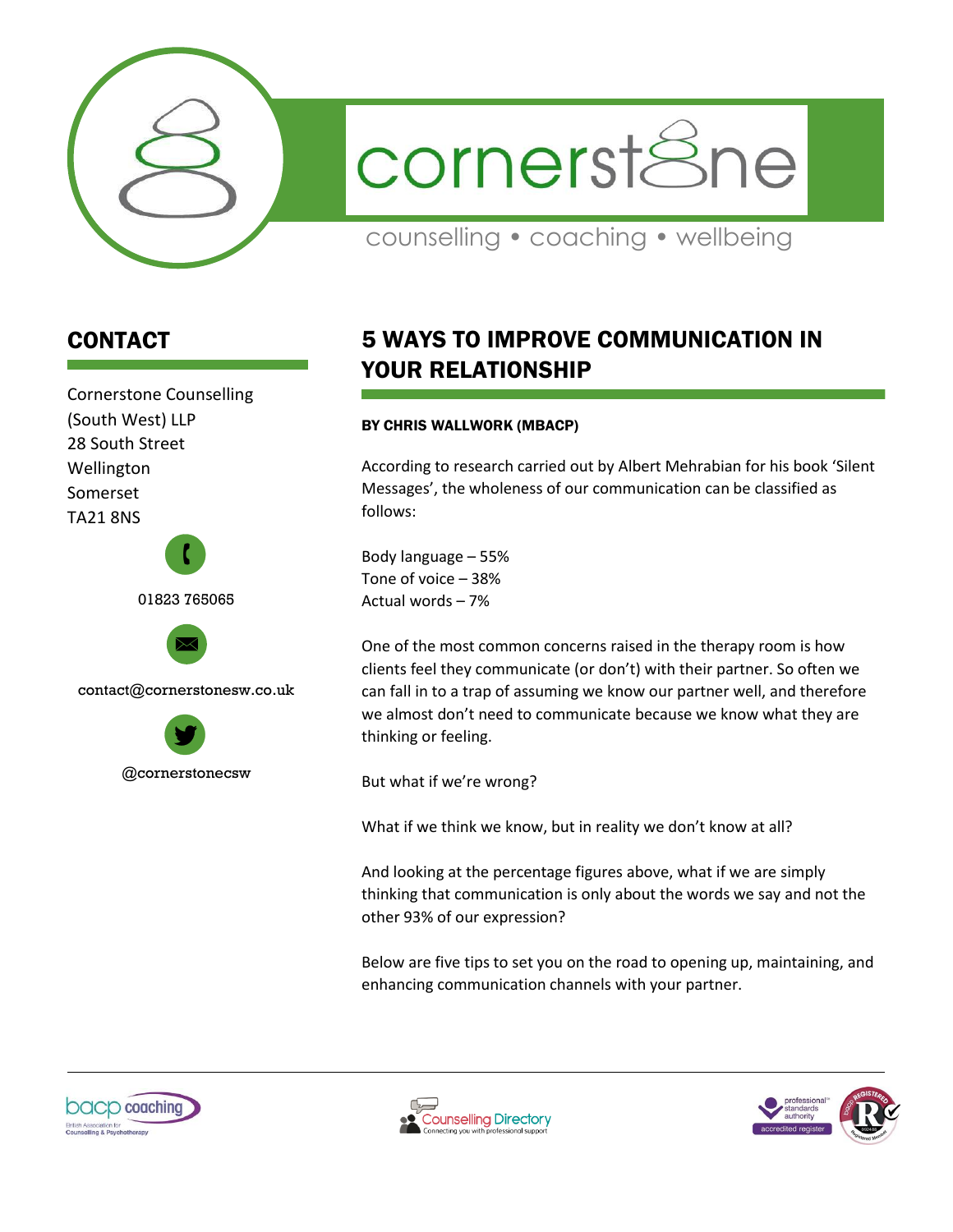#### **Put your phone down!**

If the two of you are sat down of an evening and are checking Facebook, Twitter or other social media whilst not engaging with each other, then what is this saying? Dedicate time to putting the phones away, remove all distractions and take an interest in your partner. Check in on their day, ask them how they are. Take an active interest.

## **Allow conversational space for one another**

If a pie chart were to be drawn of the time you and your partner each spent talking in your conversation, how would it look? Maybe you've got a healthy chunk of that pie and your partner has a small slither, maybe it's the other way around. It seems logical that an equal share of the pie means equality in the conversation, but maybe this is a struggle for you as you like to listen more. Maybe it's hard because you've become used to finishing sentences for your partner and ensuring that you get your point across. Really try to focus on allowing space for both parties, it's easier to do as a collaborative exercise!

#### **Dedicate time**

It may sound cheesy but the concept of a date night can be excellent for couples who are busy and have little free time. Set your night, write it in your diaries and stick to it, you may even look forward to it! Okay so it may feel forced and contrived at first, but this is time set aside to spend with the person you love, surely that has to be a good thing? If a date night isn't your thing there are plenty of alternatives. You could go for a walk together, take up a class as a couple, anything! Why, you ask? Well giving some time to your partner is an active expression of love and commitment to them as a person, as a mutual exercise it seeks to reinforce the relationship boundary from which you both sit inside, and will boost communication as a consequence.

#### **Increase physical contact**

Becoming more tactile with your partner is another way to reinforce those relationship boundaries and promote healthy attachment between you both. Hold hands when you're out, sit next to each other on the sofa, in